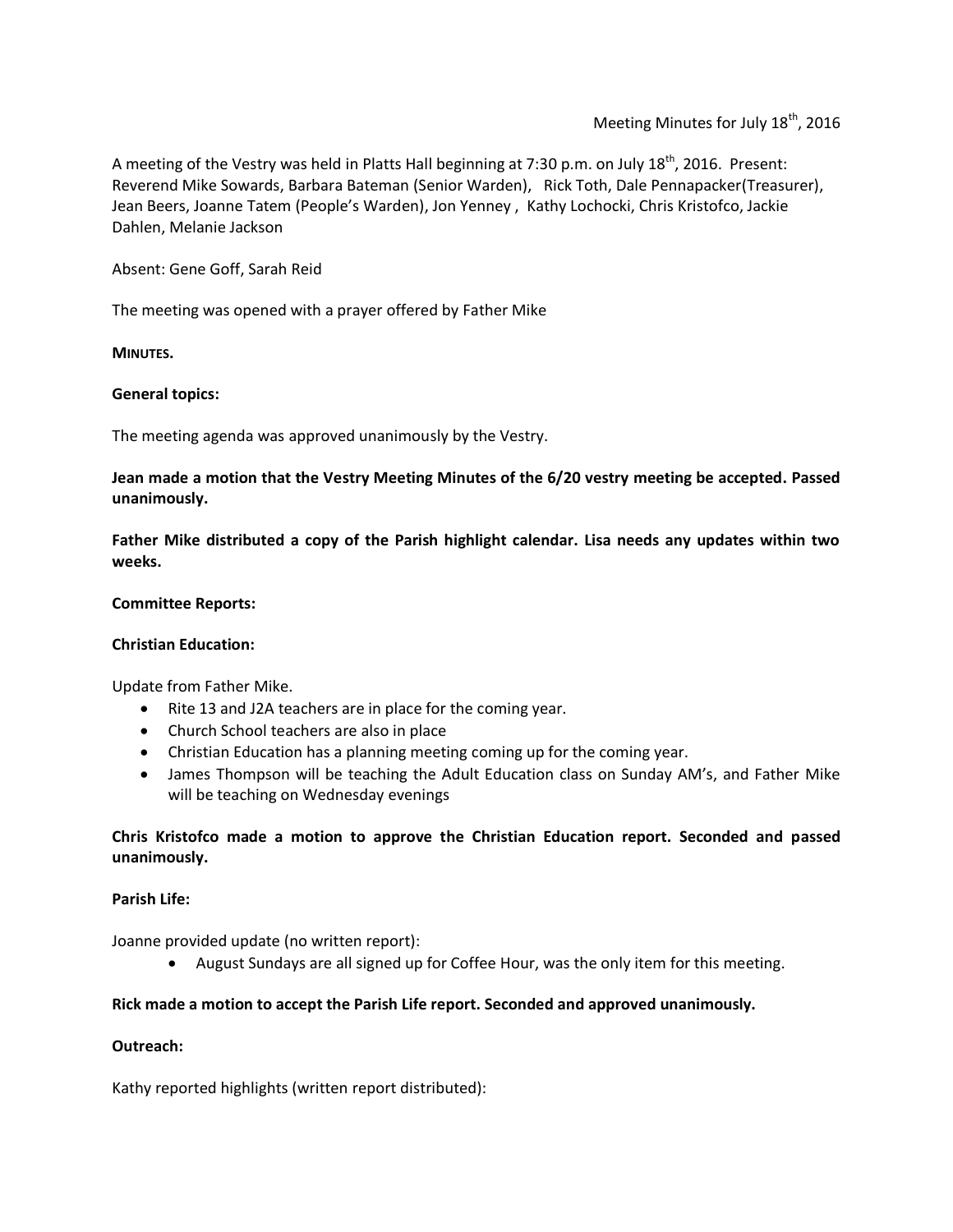- She noted that a queen size mattress has been found for the Outreach client in need.
- A large supply of paper products (slightly damaged) have been received via a company Wayne Dowd works for. Apparently there will be much more to come.
- Father Mike noted that, via Debbie Kirkwood, we are receiving some old office supplies pens, etc. which are being donated due to Verizon changing their logo

# **Barbara made a motion to accept the Outreach Committee report. Seconded and passed unanimously.**

## **Buildings and Grounds:**

Rick provided updates, (no written report this month although Rick distributed photos of the driveway/parking lot deterioration):

- He noted that the garden is thriving, and no sign of ground hogs.
- Rick discussed the repairs needed to the pavement. He as bids, and a low bid he liked is from Pinnacle Pavement.

## **A motion was made by Rick to authorize spending not to exceed \$13K to go ahead with the most urgent repairs (repairing, striping, sealing). Seconded and passed unanimously by the Vestry.**

- Dale noted that this repair project would be charged to Capital Improvements 5-03-10-02.
- Rick discussed tree work needed, including an Arborist evaluation. Rick and Gene will evaluate the need and cost further. Total cost could run around \$20K. Particular issues are the Elm Tree, Red Oak, and tree by Outreach House. Safety is the first priority. Father Mike suggested that the urgent trees should be handled soon, and that further work needed may be appropriate for the Capital Campaign. Rick indicated that they would follow up at the September Vestry Meeting.
- Rick indicated that a written committee report would also be distributed.
- There are some fire extinguisher and smoke detector issues for the day care area. Rick is reviewing requirements.

# **Joanne made a motion to accept the Buildings and Grounds Committee report. Seconded and passed unanimously.**

## **Communications and Fund-raising:**

Barbara provided an update based on her written report:

• Barbara discussed the "shredder event", and noted that a sponsor will pay the cost of the shredding service. The shredder event will only be from 9 a.m. until 11 a.m. on Community day. It was discussed that the company needs a certificate of insurance, and that this aspect of Community Day should be added to advertisements and signage.

## **Barbara made a motion to proceed with the Shredder event. Seconded and passed unanimously.**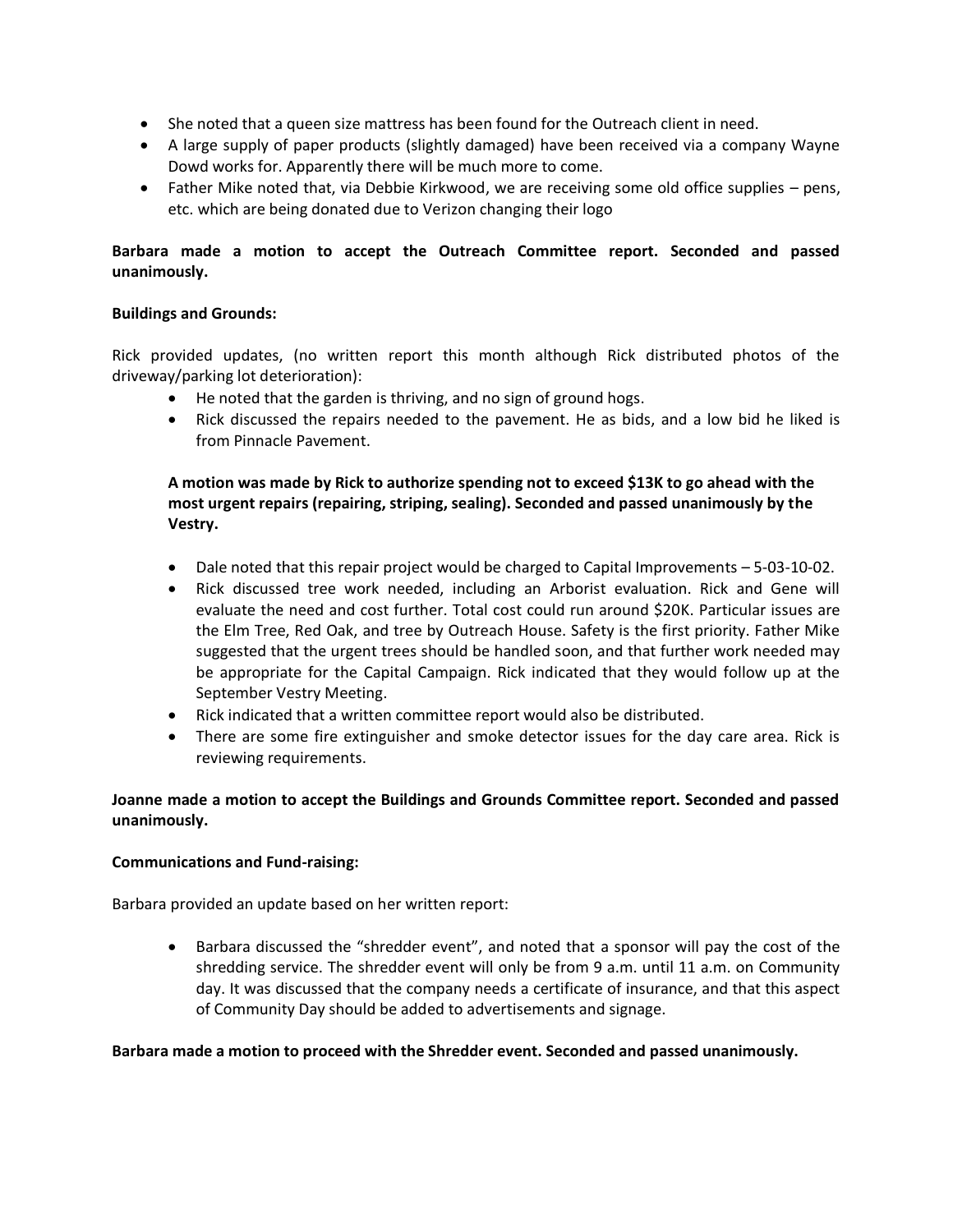• Barbara discussed the style sheet project to provide consistent logos, etc. to be used by parish affiliated groups. She noted that a subcommittee will be working on this, including Lisa Reinhardt, Chris Samptmann, and Erica Ellison.

# **A motion was made to accept the Communications and Fund-raising report. Seconded and passed unanimously.**

### **Treasurers Report:**

- Dale reviewed the Statement of Financial Operations report.
- He noted that Pledges are tracking \$13K above the budget.
- Dale said we have paid our assessments to the Diocese, except the Program Pledge.
- The Diocese is requesting an extra \$1,000 from each parish to help support our 48 missions. Father Mike noted that there will be stronger focus on these missions to come up with an improved financial process and put in place 5 year plans. The extra \$1K will help out in the transition to better plans.

## **Barbara made a motion that St James contribute the extra \$1K (\$2.5K total) for the Program Pledge as requested by the Diocese. Seconded and passed unanimously.**

- Dale distributed the Balance Sheet Report, and commented on the last page, that we have \$19K designated cash on hand. This includes \$10K from an individual donation from last year.
- Dale noted that we have \$100K in the Outreach House fund currently.

## **Dale made a motion to accept the Treasurers Report. Seconded and passed unanimously.**

Finance Commission Report was distributed and reviewed.

• Dale discussed the next phase for our Planning process. GKO has a proposal to us, for this phase – "Schematic Design and Land Development Sketch Plan Services". This needs to get done so that we can have the Township review and approve our plans. The combined fee from GKO and CMC is estimated at \$15.5K.

**Dale made a motion that the Vestry approve the Contract Letter for this effort, and with a spending cap for this phase of \$20K. Account to be used will be 5-03-10-01. Motion seconded and passed unanimously.**

**A motion was made to accept the Finance Commission Report. Passed unanimously.**